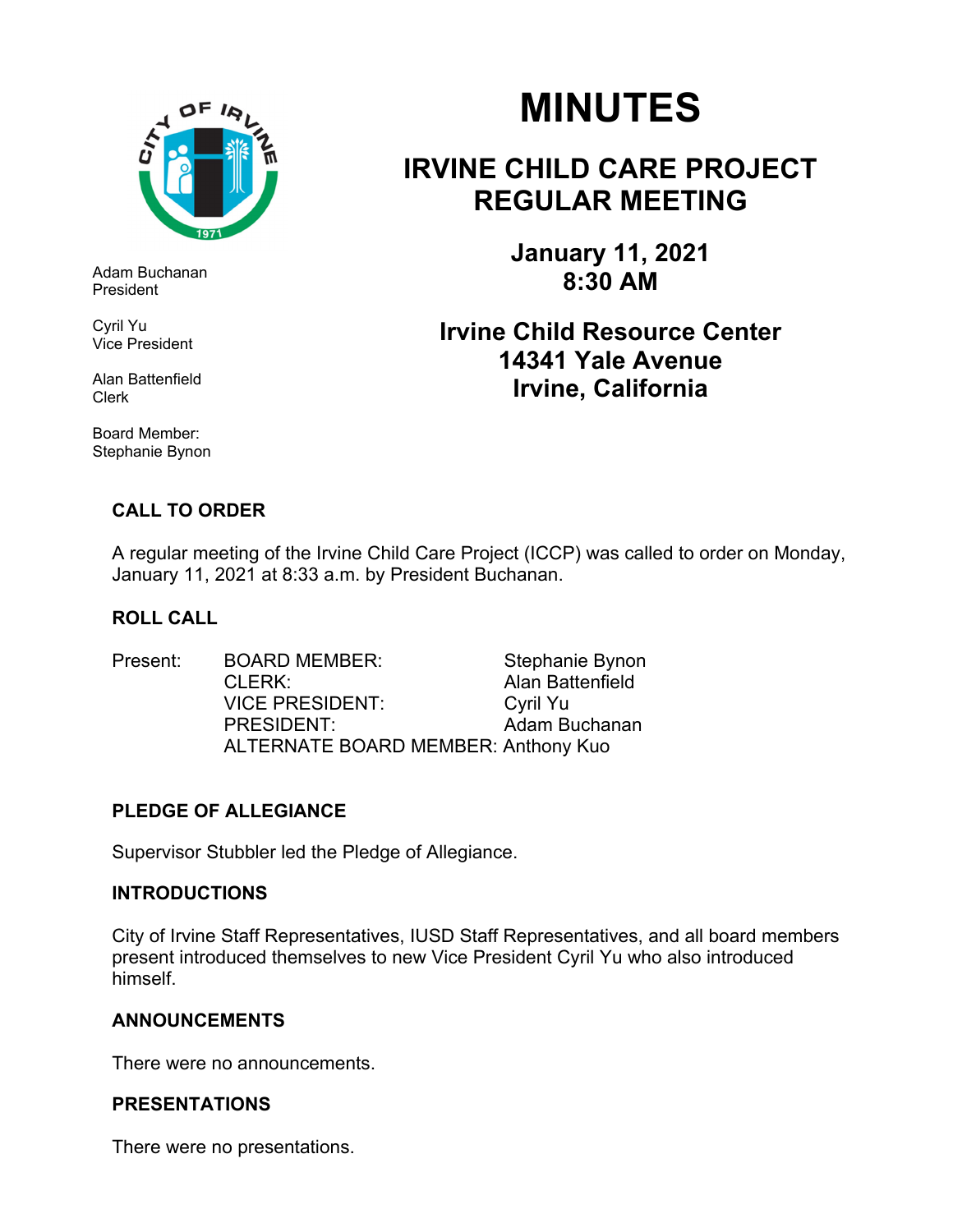#### **ADDITIONS AND DELETIONS TO THE AGENDA**

There were no additions or deletions to the agenda.

#### **PUBLIC COMMENTS**

No general public comments.

#### **CONSENT CALENDAR**

#### **Moved by Clerk Battenfield, seconded by Vice President Yu, and unanimously carried to approve Consent Calendar items 1 through 11.**

The motion carried as follows:

Ayes: Battenfield, Buchanan, Bynon, Glasky, Kuo

#### **1. APPROVAL OF IRVINE CHILD CARE PROJECT (ICCP) MINUTES**

#### **ACTION:**

Approved the minutes of a regular meeting of the Irvine Child Care Project held on November 9, 2020.

#### **2. WARRANT REQUEST – CATALYST FAMILY INC.**

#### **ACTION:**

Approved payment of \$22,307.36 to Catalyst Family Inc. for child care development services for November 1-30, 2020.

#### **3. WARRANT REQUEST – CATALYST FAMILY INC.**

#### **ACTION:**

Approved payment of \$94,325.05 to Catalyst Family Inc. for child care development services provided in the period July 1, 2020 through September 30, 2020.

#### **4. WARRANT REQUEST – ICCP PROVIDERS IRVINE CHILDREN'S FUND SCHOLARSHIPS**

#### **ACTION:**

Approved payments totaling the amount of \$3,113.75 to ICCP providers for childcare services for November 1-30, 2020 funded by ICF Scholarships.

- $\bullet$  \$ 2,131.25 to Rainbow Rising
- \$ 00.00 to Kids Stuff
- \$ 532.50 to Catalyst Family Inc.
- $\bullet$  \$450.00 to Dolphin Club
- \$ 00.00 to Creekers Club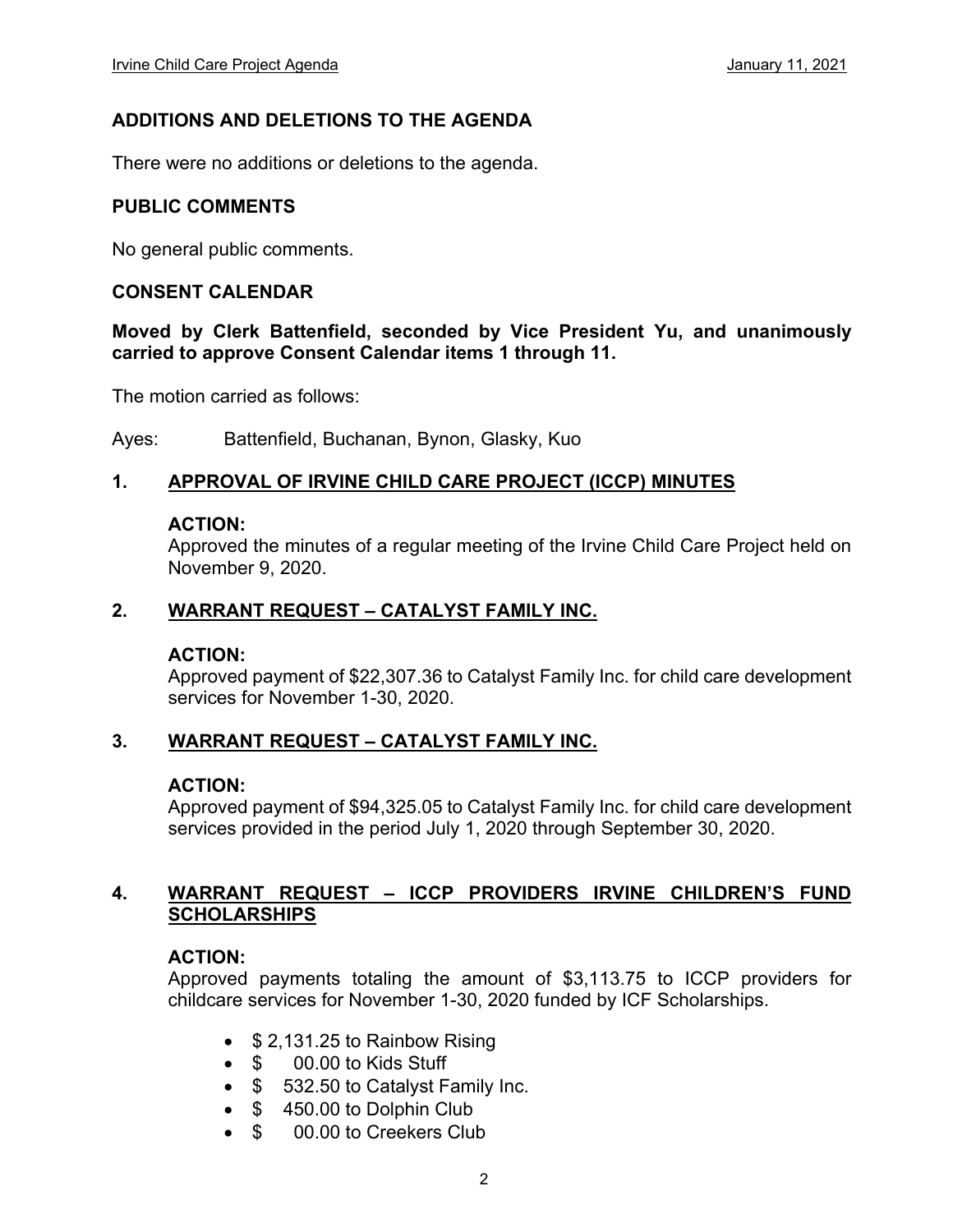#### **5. WARRANT REQUEST – ICCP SCHOLARSHIPS**

#### **ACTION:**

Approved payments totaling the amount of \$100.00 to ICCP providers for childcare services for November 1-30, 2020 funded by ICF Scholarships.

- \$ 100.00 to Rainbow Rising
- \$ 0.00 to Kids Stuff
- \$ 0.00 to Catalyst Family Inc.
- \$ 0.00 to Dolphin Club
- \$ 0.00 to Creekers Club

#### **6. WARRANT REQUEST – IRVINE UNIFIED SCHOOL DISTRICT (IUSD)**

#### **ACTION:**

Approved payment of \$72,423.34 for Facilities and Financial Support Services, Utilities, Custodial Services, Custodial Equipment Amortization and payment for sale of IUSD-owned portables to ICCP for the month of November 2020.

- \$10,589.42 for Payment of Portable Purchase
- $\bullet$  \$ 7,625.92 for Utilities
- \$ 6,858.33 for Facilities & Financial Support
- \$ 675.00 for Custodial Equip Amortization
- \$46,674.67 for Custodial Services

#### **7. WARRANT REQUEST – CITY OF IRVINE**

#### **ACTION:**

Approved payment of \$15,781.05 to the City of Irvine for Program and Grant Administration for the month of November 2020.

- \$14,660.05 for Program Administration
- \$ 1,121,00 for Grant Administration

#### **8. ICCP PAYMENTS FOR DECEMBER 2020**

#### **ACTION:**

Received and filed approved December 2020 Accounting Sheet and packet for services rendered October 2020.

#### **9. ICCP EXPENSES PAID BY IRVINE UNIFIED SCHOOL DISTRICT**

#### **ACTION:**

Reviewed and accepted attached invoices in the total amount of \$152,468.56 paid by IUSD on behalf of ICCP.

#### **10. DEPOSIT OF STATE GRANT APPORTIONMENT**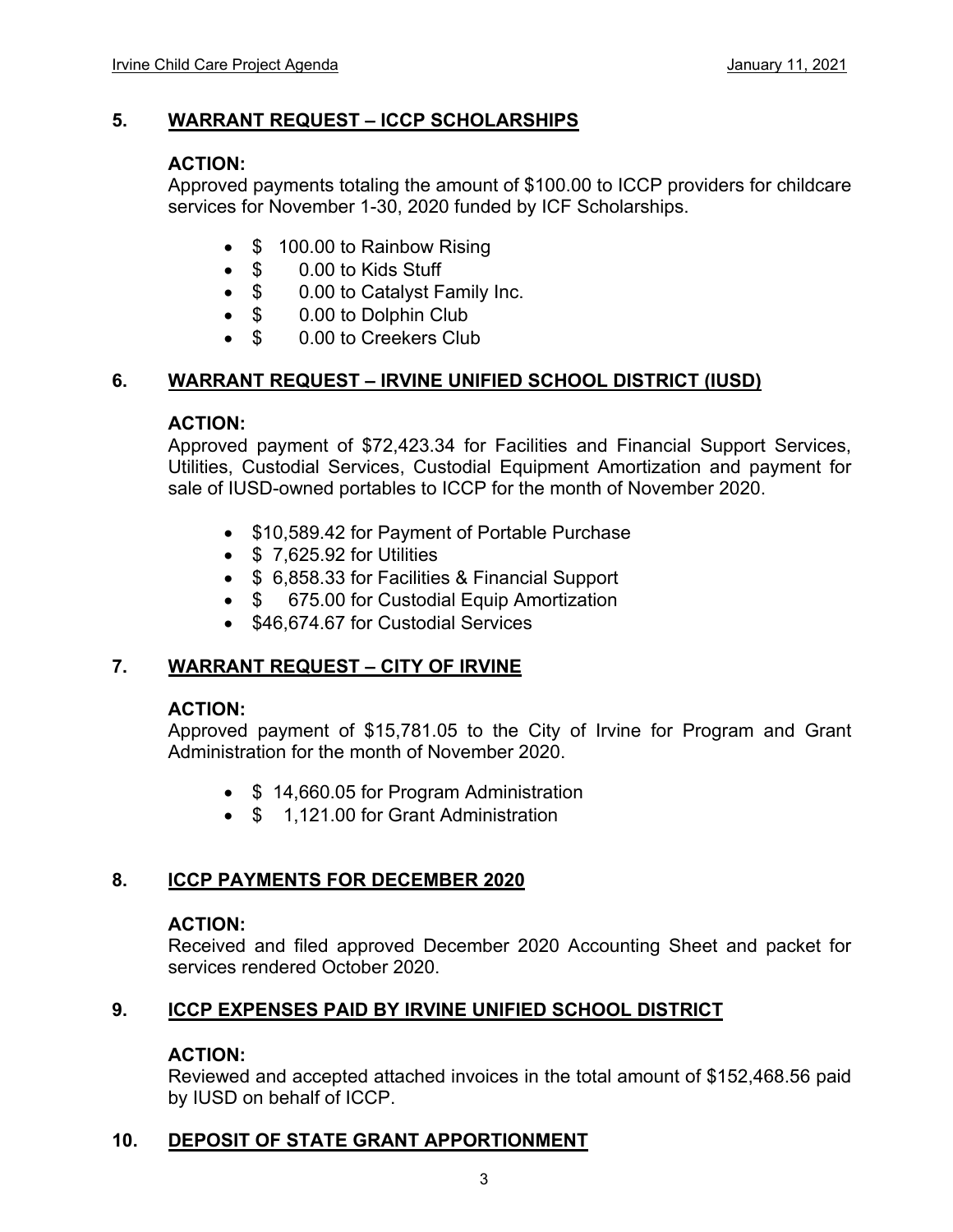#### **ACTION:**

Authorized the deposit of grant funds from the State Department of Education into the appropriate account as follows:

- $\bullet$  \$ 34,434.00 01-005-50100-8290
- $\bullet$  \$ 15,829.00 01-005-50100-8290
- \$116,397.00 01-005-50100-8590

#### **11. DEPOSIT OF SCHOLARSHIP FUNDS FROM IRVINE CHILDREN'S FUND (ICF)**

#### **ACTION:**

Authorized the deposit of funds from ICF into the appropriate account as follows:

- \$ 7,526.63 01-005-712-00-8689
- \$ 0.00 01-005-701-00-8699

#### **BOARD BUSINESS**

#### **12. ICCP LETTER IN SUPPORT OF ICF COMMUNITY DEVELOPMENT BLOCK GRANT APPLICATIONS BOARD REPRESENTATIVE SIGNATURE AUTHORIZATION**

**Moved by Vice President Yu, seconded by Clerk Battenfield, and unanimously carried to authorize the ICCP Board President, or alternate Board Member, to sign the letter in support of ICF's two 2021-22 Fiscal Year CDBG applications.** 

The motion carried as follows:

Ayes: Battenfield, Buchanan, Bynon, Glasky, Kuo

#### **13. ICCP CHILD CARE PROJECT RENT RELIEF FOR PROVIDERS**

**Public Comment on item 13:** Rick Porter, President of the Rainbow Rising Board shared some additional information about the status of Rainbow Rising's finances. Rainbow Rising has received approximately \$1,000,000.00 in grants and loans at this time. In spite of that, their revenue is down approximately 65% from last year. Rainbow Rising has not furloughed or laid off any staff since February 2020 and does not plan to through the rest of this school year.

**Moved by Vice President Yu, seconded by Alternate Board Member Kuo unanimously carried by the Board Members present to approve Option A: Waiver of 50 percent of the rental payments for the months of February and March 2021, which would be a loss in revenue to ICCP of \$157,740.00.** 

**Discussion Included:** The Board asked John Fogarty if there would be an option in the future to invoice for previously waived rent if loans issued to ICCP provider agencies through the Paycheck Protection Program are converted retroactively to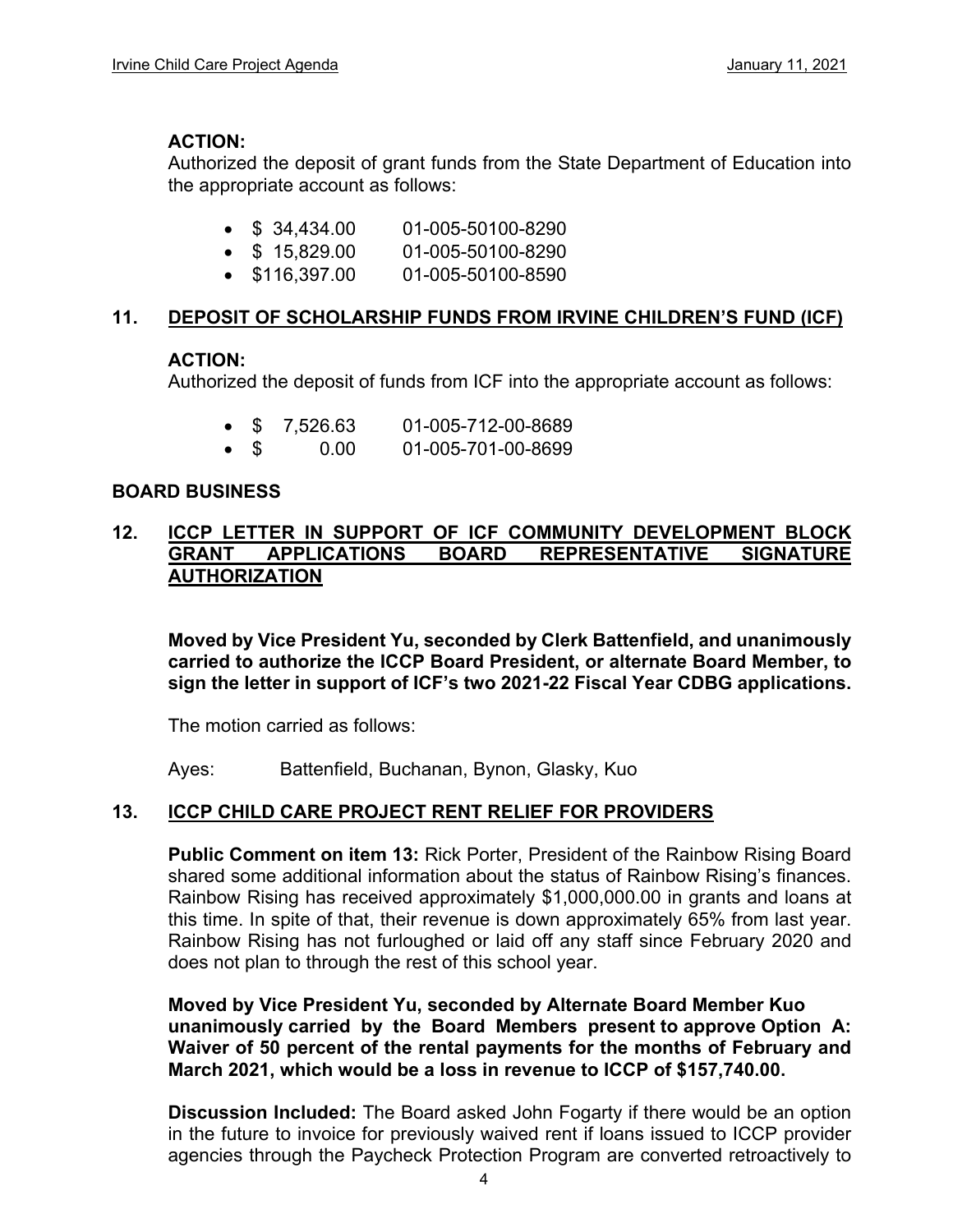grants and/or provider agency financials indicate significantly healthy fund balance. ICCP's finances are strong at this time when factoring in all Covid-19 related rent waivers/reductions.

#### **REPORTS**

#### **14. FACILITIES AND BUDGET REPORT – JOHN FOGARTY**

Report included in packet was reviewed.

#### **15. ICCP ADMINISTRATOR'S REPORT – TRACI STUBBLER**

Report included in packet was reviewed.

#### **ADJOURNMENT**

Moved by Vice President Yu, seconded by Clerk Battenfield, and unanimously carried to adjourn the meeting at 9:09 a.m. The next Regular Irvine Child Care Project Board Meeting will convene at 8:30 a.m. on **Monday, March, 8 2021**.

[\\_\\_\\_\\_\\_\\_\\_\\_\\_\\_\\_\\_\\_\\_\\_\\_\\_\\_\\_\\_\\_\\_\\_\\_\\_\\_\\_](https://na2.documents.adobe.com/verifier?tx=CBJCHBCAABAAL-YnlYn3dufKSDj-FNiGMpCcr6DiAdIk) Adam Buchanan (Mar 30, 2021 11:26 PDT) Adam Buchanan

ADAM BUCHANAN, PRESIDENT IRVINE CHILD CARE PROJECT

**Julie 2014**<br>Dineen (Mar 30, 2021 11:50 PDT)

 $\frac{S_{h}N}{s^{1/2}}$  Date Approved:  $\frac{3/30/21}{s^{1/2}}$ 

SHANE DINEEN RECORDING SECRETARY